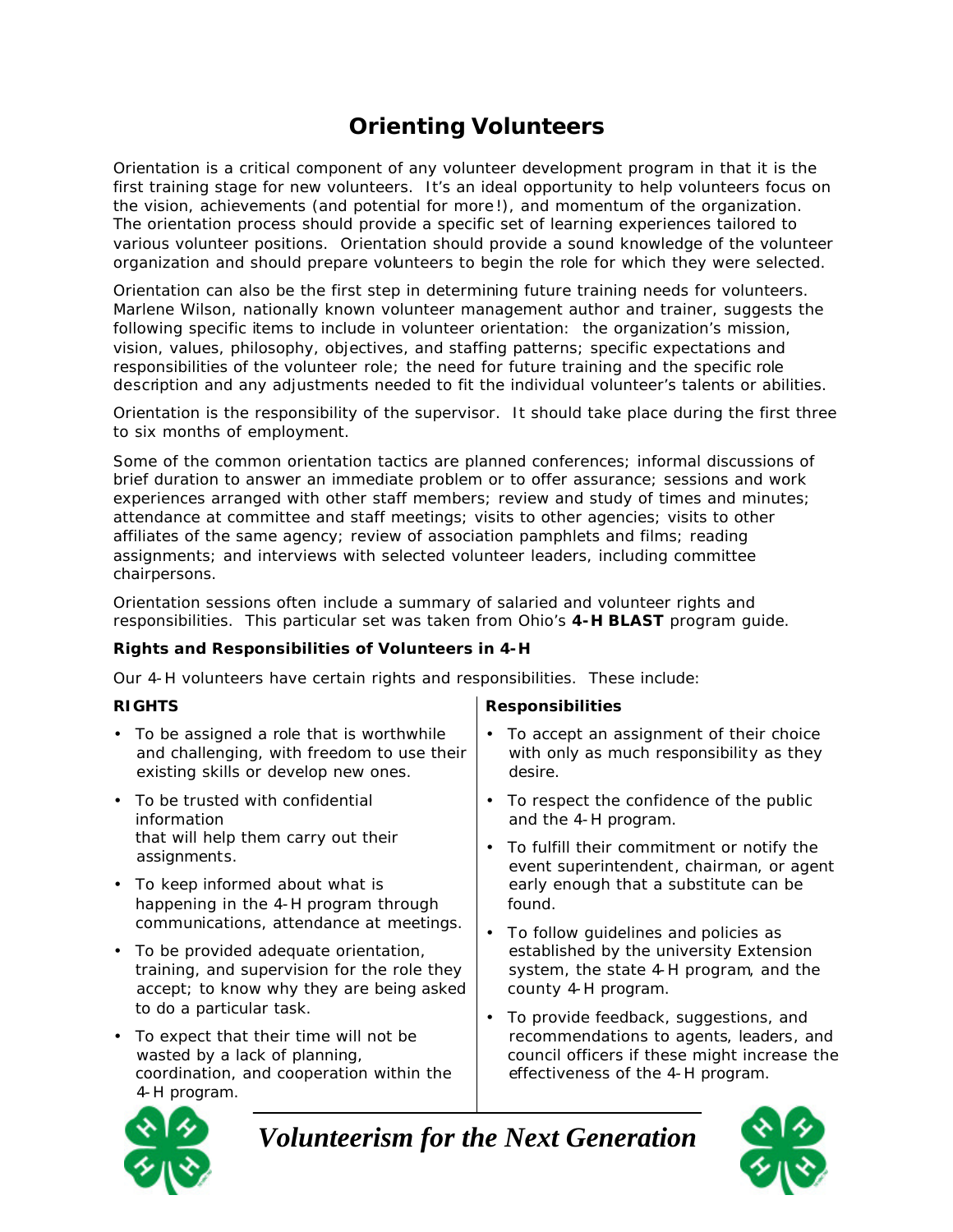- To know whether their work is effective and how it can be improved; to have an opportunity to increase their understanding of self, others, and the community
- To declare allowable non-reimbursed, out of-pocket expenses for federal (some state and local) income tax purposes.
- To be provided appropriate recognition in form of awards, certificates, etc., but even more importantly, recognition of day-to-day contributions by other participants in the 4-H program.
- To ask for a new assignment within the 4-H program when ready for new challenges and/or responsibilities

## **RIGHTS (Cont.) Responsibilities (Cont.)**

- To use time wisely and not interfere with the performance of other volunteers and professional staff.
- To communicate their limitations concerning their participation to the appropriate person.
- To provide feedback, suggestions, and recommendations to the leaders, council officers, or agent if these might increase the effectiveness of the program.
- To be considerate, respect others' competencies and work as a member of a team with all professional and volunteer staff.

#### **Responsibilities of the 4-H Program to Volunteers**

4-H salaried staff and volunteer managers have the holistic responsibility of orienting, supporting, and nurturing 4-H volunteers.

4-H professionals have the following responsibilities to 4-H volunteers:

- To accept volunteers as part of the staff by including them in training and meetings that pertain to their volunteer assignment.
- To establish and communicate clearly-defined lines of authority so volunteers know to whom they are responsible.
- To accept and treat volunteers with the same respect accorded salaried staff, sharing confidential information if they can function better with that information.
- To help volunteers understand why their contributions toward a particular responsibility are important.
- To communicate volunteers' suggestions for different ways of accomplishing objectives or new approaches that will improve the goals of 4-H will be taken into consideration.
- To orient new volunteers, particularly those with limited experience and resources, to feel accepted by others.
- To be willing to counsel a volunteer if the individual is no longer performing a useful function.
- To allow a volunteer to leave a particular position once the objectives have been accomplished.
- To allow new experiences, or encourage improperly placed volunteers to seek new assignments.
- To extend appropriate recognition to volunteers.
- To encourage 4-H members, parents, and professional and volunteer staff to welcome and involve volunteers.



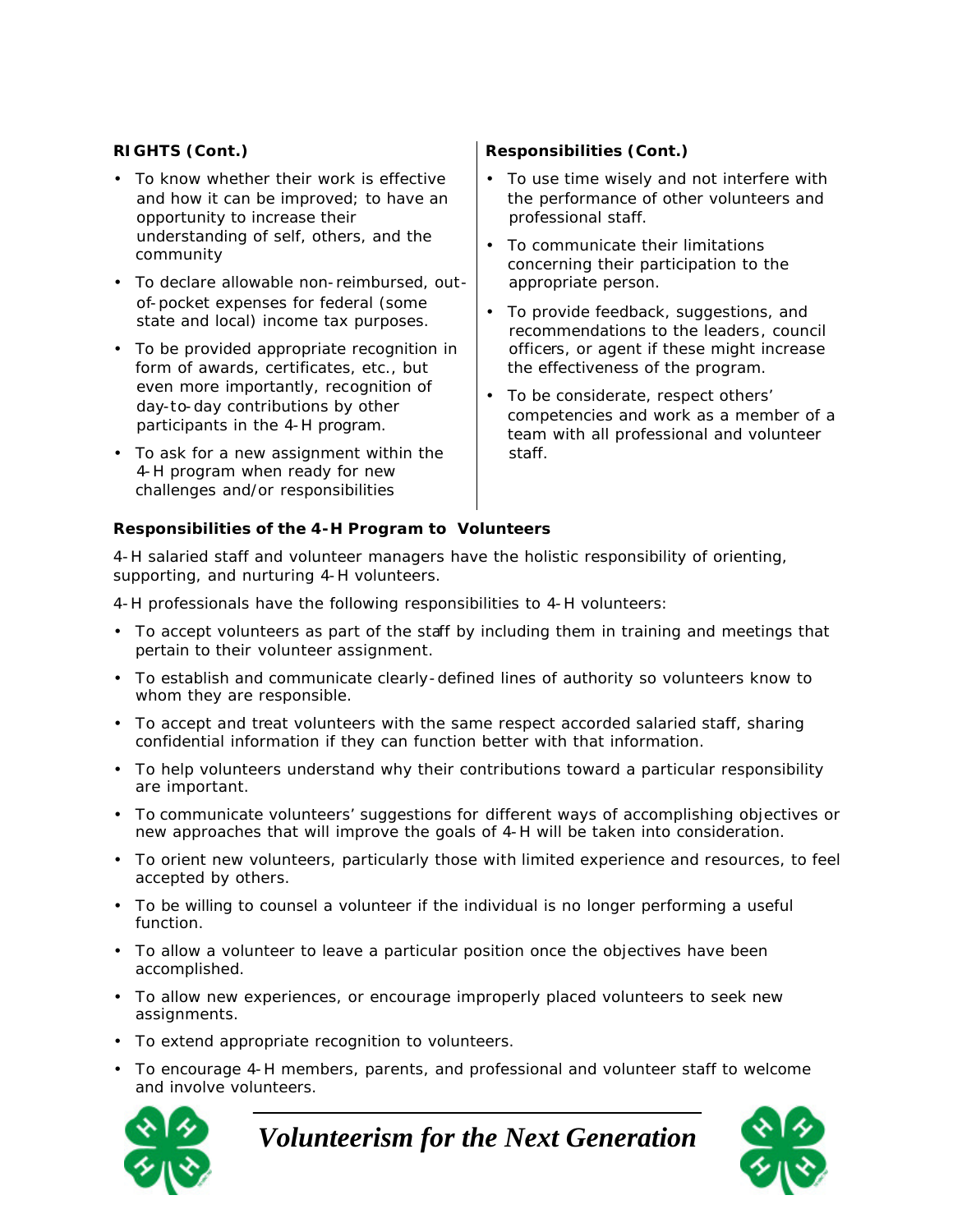### **Expected Conduct of 4-H Volunteers**

The Extension 4-H program prides itself on providing hands-on education and opportunities for youth. The major purposes of these conduct standards are to ensure the safety and well-being of youth in the 4-H program and to provide a positive learning environment.

4-H volunteers will:

- Represent Extension 4-H Youth Development with dignity and pride.
- Respect members, parents, other volunteers, extension faculty, and others. Refrain from physical or verbal abuse.
- Work in a cooperative manner.
- Conduct oneself in a courteous, respectful manner, exhibit good sporting conduct, and provide positive role models.
- Respect and follow the state 4-H policies along with specific county policies and project expectation.
- Comply with equal opportunity and anti-discrimination laws.
- Not consume alcohol or drugs at 4-H events where youth are present.
- Not use illegal drugs.
- Accept the responsibility to promote and support 4-H in order to develop an effective county, state and national program.

All 4-H volunteers must adhere to these standards. Failure to do so may lead to possible action which may include dismissal from the program.

#### **Three Important Steps**

In orientation, new volunteers learn about the organization, including its philosophy, mission, and staffing. They also learn about working with others and their specific job responsibilities.

Orientation should occur very soon after the new volunteers have been recruited. This makes their volunteer commitment real, and lets the volunteers know that what they are doing is important and needed. The three basic steps in orienting a new volunteer are described here briefly. They are taken from Missouri's **Volunteer Training Handbook**.

### **Step 1: Planning**

Since each new volunteer is unique, the orientation planned should be unique. The volunteer and the salaried staff should work together to answer these questions:

- What does this volunteer already know?
- What does this volunteer need to know in order to do the job?
- What is the most effective way to present this information?
- Who should present this information?
- When will the orientation be conducted?

Once these questions have been answered, an orientation plan should be written. This plan should be specific, outlining when and where the training will be held, the type of training, and who will present the training.

A volunteer role agreement form and orientation checklist are useful in planning the content of the orientation. When using an orientation checklist, keep in mind, however, that not every volunteer needs all this information. Tailor your presentation to the volunteer's needs and develop a written plan to follow.



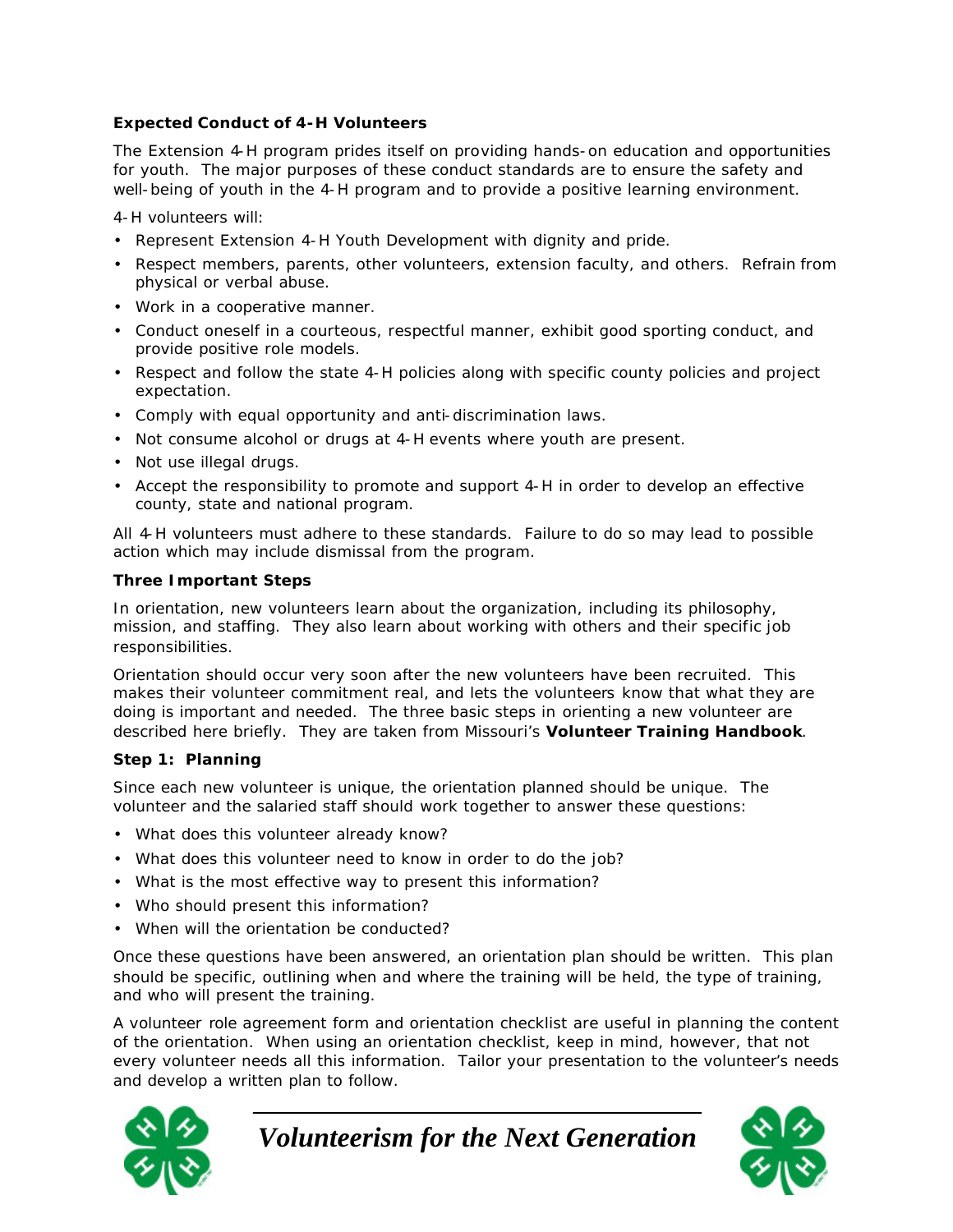#### **Step 2: Conducting Orientation**

- **When:** It's essential that orientation be held very soon after the new volunteer is recruited. In some cases, orientation for groups of new volunteers may be scheduled
	- on an on-going basis. For example, orientation sessions for new volunteers might be scheduled at the county level at regular intervals. New volunteers can simply be given the schedule of orientation sessions and register to attend one.
	- More often, special orientation sessions will need to be scheduled as new volunteers are recruited. Orientation may take the form of small group meetings or individual visits. One advantage of group meetings is that new volunteers begin to form networks for support and encouragement. They also gain a sense of being part of a larger effort.
	- If orientation is being conducted for a group, be sure to include some get acquainted activities.
- **Who:** You may conduct the orientation yourself, or involve others in presenting the information. Some others who might help with orientation are members, experienced volunteers, salaried staff, or other professionals.
- **What:** Each new volunteer should receive an orientation packet. The packet should include:
	- Agenda for orientation.
	- List of other volunteers in similar positions.
	- List of individuals who can act as resources or provide information.
	- Forms and paperwork to be completed.
	- Copy of volunteer's preliminary role agreement form and a blank copy of the role agreement form.

Try not to overload volunteers with materials at the first session. Decide which materials need to be explained immediately and which can be discussed at future training sessions.

At the end of the orientation session or soon after, a final role agreement form should be completed. This form should be signed by the volunteer, the trainer, and the salaried staff member. Copies of the agreement form should be kept by each person signing it. This becomes the volunteer's contract.

#### **Step 3: Follow- Up**

A personal visit, phone call, or note soon after orientation is vital for several reasons:

- It builds a sense of belonging and teamwork.
- It provides the volunteer with an opportunity to ask questions and seek clarification.
- It stimulates the volunteer to begin work on his/her task.
- It sets the stage for future training.

As volunteers begin work in their new roles, it is important that open, on-going communication be maintained.



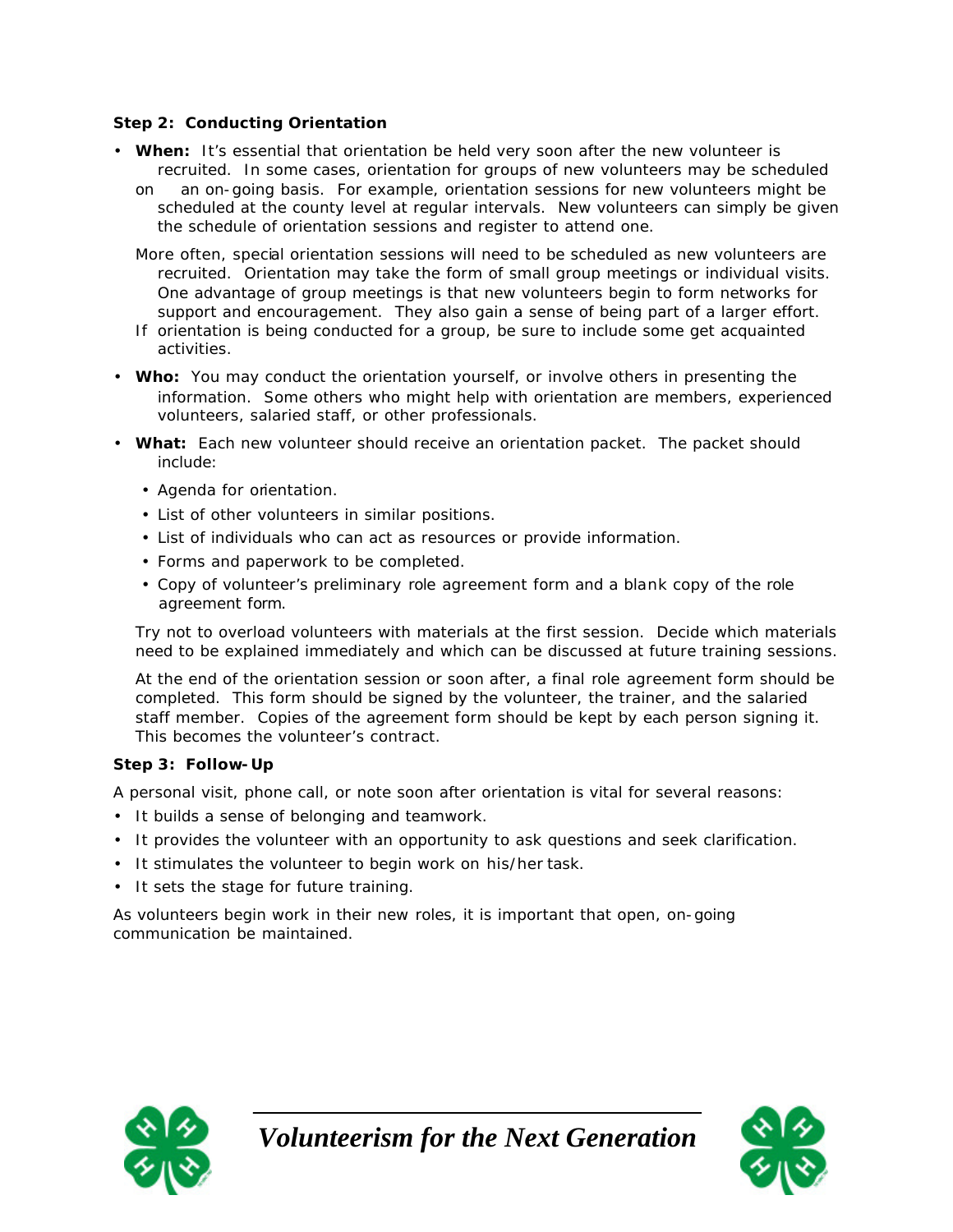Use this worksheet to identify specific information a new volunteer will need for your specific program.

#### **Program Policies and Procedures**

A few significant highlights of our program's state and county heritage are:

| In summary, our county program's philosophy is, stated briefly                                                                                                                                                                                          |
|---------------------------------------------------------------------------------------------------------------------------------------------------------------------------------------------------------------------------------------------------------|
|                                                                                                                                                                                                                                                         |
|                                                                                                                                                                                                                                                         |
| State and county policies which will affect my volunteer efforts are<br>confidentiality:<br><u> 1980 - John Stein, market fan de Fryske kunstner fan de Fryske kunstner fan de Fryske kunstner.</u>                                                     |
|                                                                                                                                                                                                                                                         |
| training sessions:<br><u> Alexandria de la contrada de la contrada de la contrada de la contrada de la contrada de la contrada de la c</u>                                                                                                              |
|                                                                                                                                                                                                                                                         |
| staff meetings:<br><u>and the contract of the contract of the contract of the contract of the contract of the contract of the contract of the contract of the contract of the contract of the contract of the contract of the contract of the contr</u> |
|                                                                                                                                                                                                                                                         |
|                                                                                                                                                                                                                                                         |
|                                                                                                                                                                                                                                                         |
| resignation:                                                                                                                                                                                                                                            |
|                                                                                                                                                                                                                                                         |
| use of resources:                                                                                                                                                                                                                                       |
|                                                                                                                                                                                                                                                         |
|                                                                                                                                                                                                                                                         |
|                                                                                                                                                                                                                                                         |
|                                                                                                                                                                                                                                                         |
|                                                                                                                                                                                                                                                         |
|                                                                                                                                                                                                                                                         |
| other:                                                                                                                                                                                                                                                  |

Diagram (or attach a diagram) of your organizational chart or program system here.



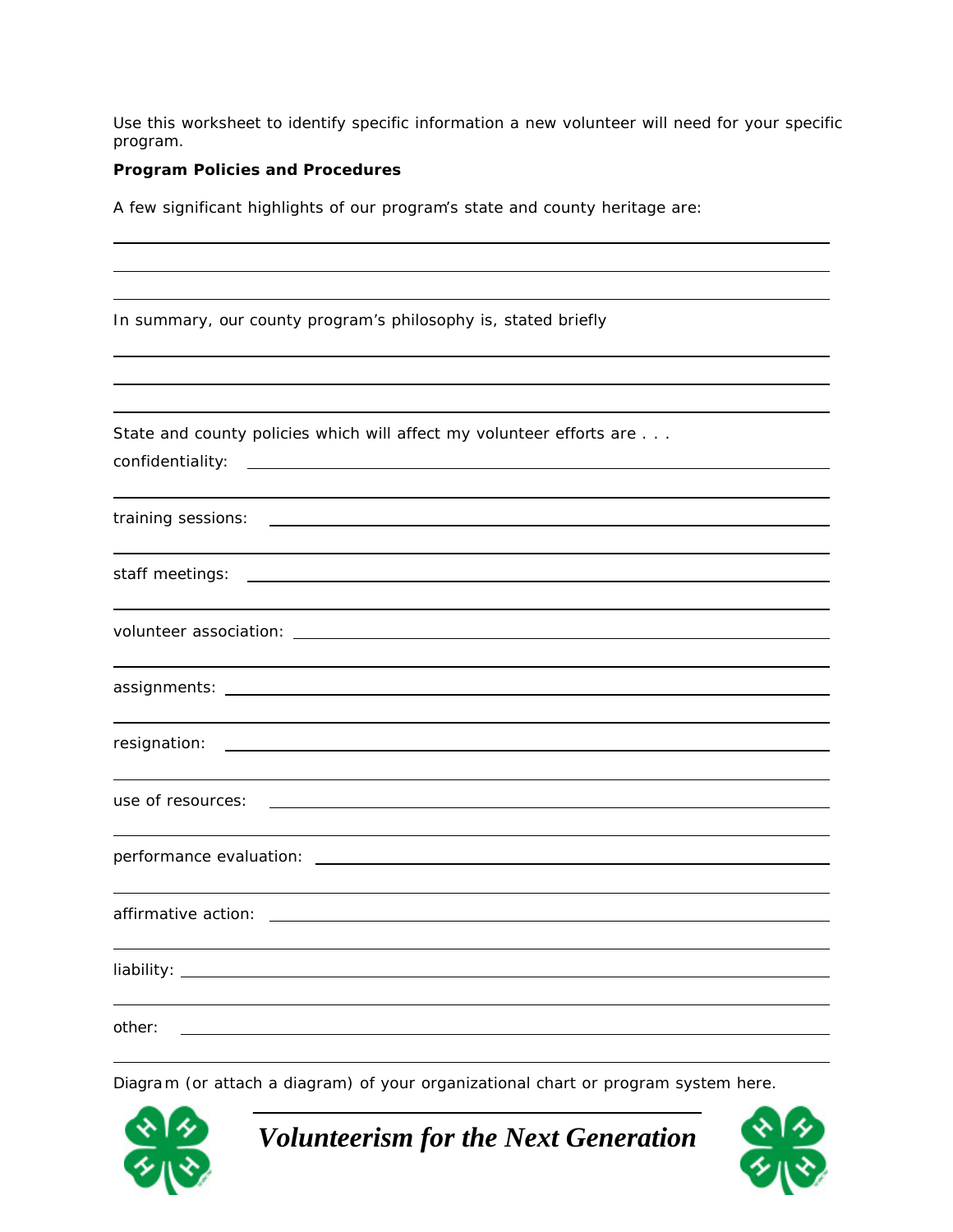#### **Orientation Checklist for Supervisors of Volunteers**

- 1. The volunteer's relationship within the particular program unit
	- a. Explain statewide program issues
	- b. Discuss mission, purpose, and scope of the program unit
	- \_\_ c. Explain the responsibilities of the program committee
	- d. Share organizational chart
	- e. Describe types of volunteers involved in program
	- f. Give a brief history of the program
	- q. Explain the various 4-H delivery modes in the county
	- h. Provide a glossary of terms
- 2. The volunteer's position responsibilities
	- a. Give volunteer current position description
	- b. Discuss individual duties and responsibilities
	- c. Provide detailed instructions, if applicable
	- d. Indicate availability of resources and other help when needed
	- e. Provide learning aids and procedural manuals
	- f. Explain procedures for obtaining and caring for property
	- \_\_ g. Explain relationships to other agencies
	- h. Stress security of confidential information and public trust
	- i. Use volunteer role agreement if you find it helpful. Adjust responsibilities to the individual situation, using the role agreement.
- 3. Skill Assessment
	- a. What other training or experiences have you had that prepared you for these tasks?
	- \_\_ b. What skills do you **already** have?
	- \_\_ c. What skills do you need or feel would be helpful to be effective and satisfied in this role?
	- \_\_ d. What barriers exist in your functioning in this role? What resources do you need to function?
- 4. The relationship of the volunteer's work to that of others
	- a. Tell the volunteer who his/her supervisor is and who, if anyone, reports to the volunteer
	- b. Discuss the responsibilities and rights in volunteer relationships
- 5. The physic al layout and available facilities
	- a. Show volunteer his/her own work area
	- b. Show volunteer classrooms, elevators, rest rooms, water fountain, etc.
	- \_\_ c. Discuss eating facilities, coffee machines, etc